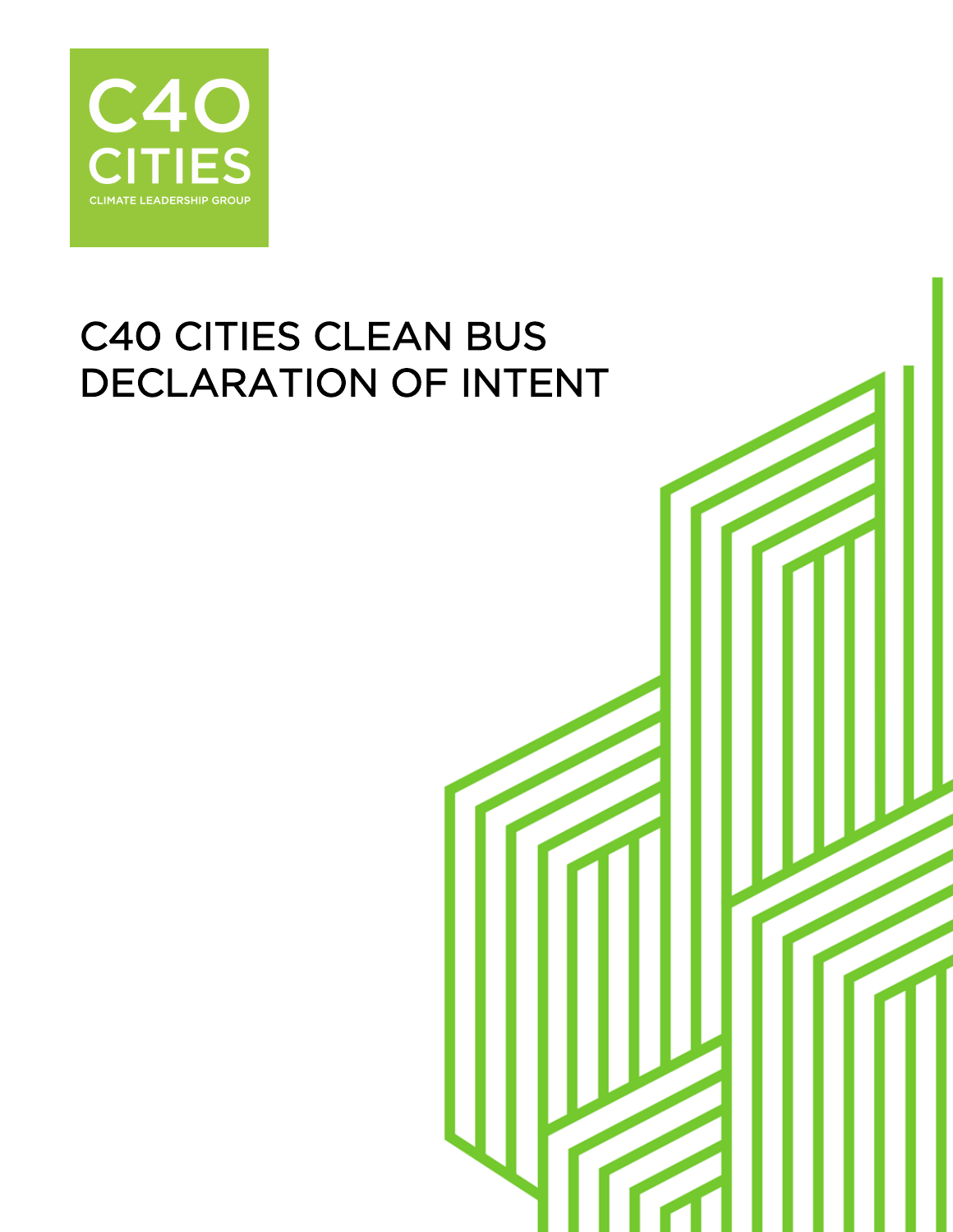

#### **C40 CITIES CLEAN BUS DECLARATION OF INTENT**

We, the undersigned cities, are committed to reducing emissions from the transportation sector and improving air quality through the introduction of low and ultimately zero emission buses in our fleets.

We, as a group of cities in the C40, are already deploying existing and testing emerging clean bus technologies, and sharing information on real world performance of these through the C40.

To protect the lives of our citizens and support the development of the green economy, we are committing to rapidly accelerating the uptake of low and ultra-low emission bus technologies. We urgently ask for the support of global manufacturers, public transport operators, leasing companies, multilateral development banks and other funding agencies to step up and aid us in this process.

The mayors signing this Declaration represent some of the largest cities in the world with a total fleet of over 175,000 buses. This represents a significant market opportunity for manufacturers if they can develop the buses required at an affordable price.<sup>1</sup>

However, despite significant progress over the past few years in the availability and performance of low and ultra-low emission buses, procurement at the volumes that would make an impact will remain elusive until manufacturers can provide more sustainable and cost-effective options for municipalities and public transport operators. In addition, it is important that the units developed meet the specific needs of each individual city.

Bus manufacturers and city governments can work together towards decarbonising urban transport and delivering a zero-emission future  $-$  this Declaration is the first step in the journey, inviting manufacturers and other key partners to work with some of the biggest bus fleets and key cities around the world to increase availability of vehicles that meet city needs and reduce current cost premiums. Leasing companies, multi-lateral development banks and other funding agencies will also need to play a critical role in developing these solutions, and we invite them to be a part of this process. $<sup>2</sup>$ </sup>

<sup>&</sup>lt;sup>1</sup> For further details on fleet data, please see Annex 1.

<sup>&</sup>lt;sup>2</sup> This Declaration is an open document and C40 welcomes additional signatory cities. Contact: kurquhart@c40.org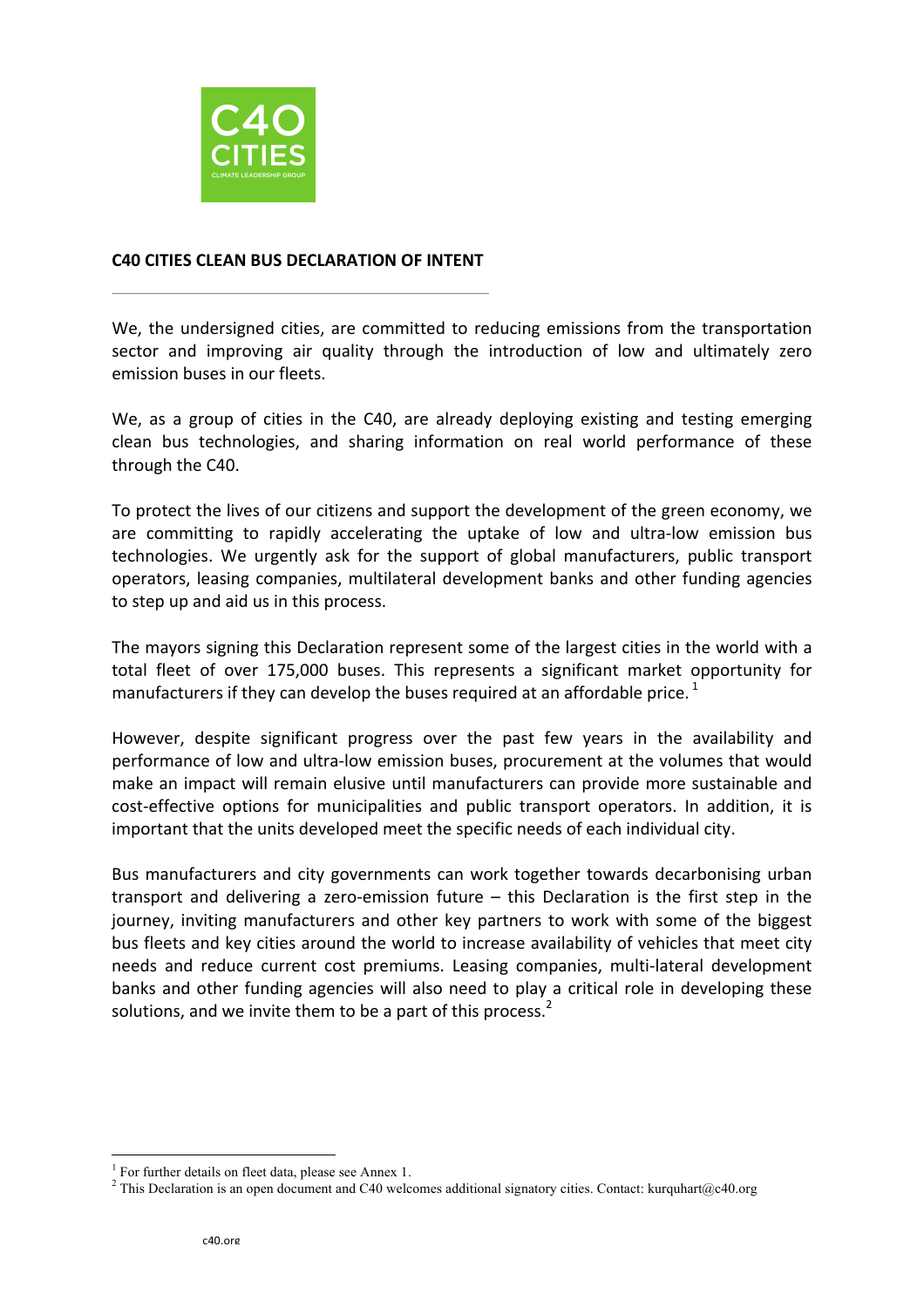

#### **ANNEX 1: Data**

#### **CLEAN BUS DECLARATION DATA FOR SIGNATORY CITIES**

The 26 C40 signatory cities of the Clean Bus Declaration represent a total of over 175,000 buses around the world by 2020.

Across all signatory cities, the total number of clean buses cities have committed to have in their fleets by 2020 is over 45,000 buses.

If all new buses cities planned to procure between now and 2020 utilized clean technology this would be over 60,000 buses.

If signatory cities reach their 2020 clean bus targets, GHG savings would be almost 1 Million tons per year.

If signatory cities utilized low emission technology for all expected new buses for 2020, it would result in GHG savings of around 1.3 million tons per year.

If signatory cities utilized clean buses for 75% of the total 2020 bus fleet, GHG savings would be around 2.1 million tons per year.

If signatory cities utilized clean buses for 100% of the total 2020 bus fleet, GHG savings would be approximately 2.8 million tons per year.

The signatory cities represent over 165 million urban dwellers across 20 countries.

| $\sim$                                            |                     |  |
|---------------------------------------------------|---------------------|--|
| <b>26 SIGNATORY CITIES</b>                        |                     |  |
| Mayor Diriba Kuma                                 | Addis Ababa         |  |
| Mayor Eberhard van der Haan                       | Amsterdam           |  |
| Mayor Michael Müller                              | <b>Berlin</b>       |  |
| Mayor Gustavo Petro                               | Bogotá              |  |
| Mayor Mauricio Macri                              | <b>Buenos Aires</b> |  |
| Mayor Patricia de Lille                           | Cape Town           |  |
| Mayor Helen de Fernandez                          | Caracas             |  |
| Director of Environmental Policy Division O. Choi | Changwon            |  |
| Lord Mayor Frank Jensen                           | Copenhagen          |  |
| Mayor Gustavo Fruet                               | Curitiba            |  |
| Secretary for the Environment K. S. Wong          | Hong Kong           |  |
| Governor Basuki Tjahaja Purnama                   | Jakarta             |  |
| Mayor Mpho Franklyn Parks Tau                     | Johannesburg        |  |
| Mayor Luis Castañeda                              | Lima                |  |
| Mayor Boris Johnson                               | London              |  |
| Mayor Eric Garcetti                               | Los Angeles         |  |
| Mayor Ana Botella Serrano                         | Madrid              |  |
| Mayor Miguel Ángel Mancera                        | Mexico City         |  |
| Governing Mayor Stian Berger Rosland              | Oslo                |  |
| Mayor Mauricio Rodas                              | Quito               |  |
| Mayor Eduardo Paes                                | Rio de Janeiro      |  |
| Mayor Antônio Carlos Magalhães Neto               | Salvador            |  |
| Mayor Ed Lee                                      | San Francisco       |  |
| Mayor Park Won-soon                               | Seoul               |  |
| Executive Mayor Kgosientso Ramokgopa              | Tshwane             |  |
| Mayor Hanna Gronkiewicz-Waltz                     | Warsaw              |  |
|                                                   |                     |  |

### **ANNEX 2: Signatory cities – C40 cities**